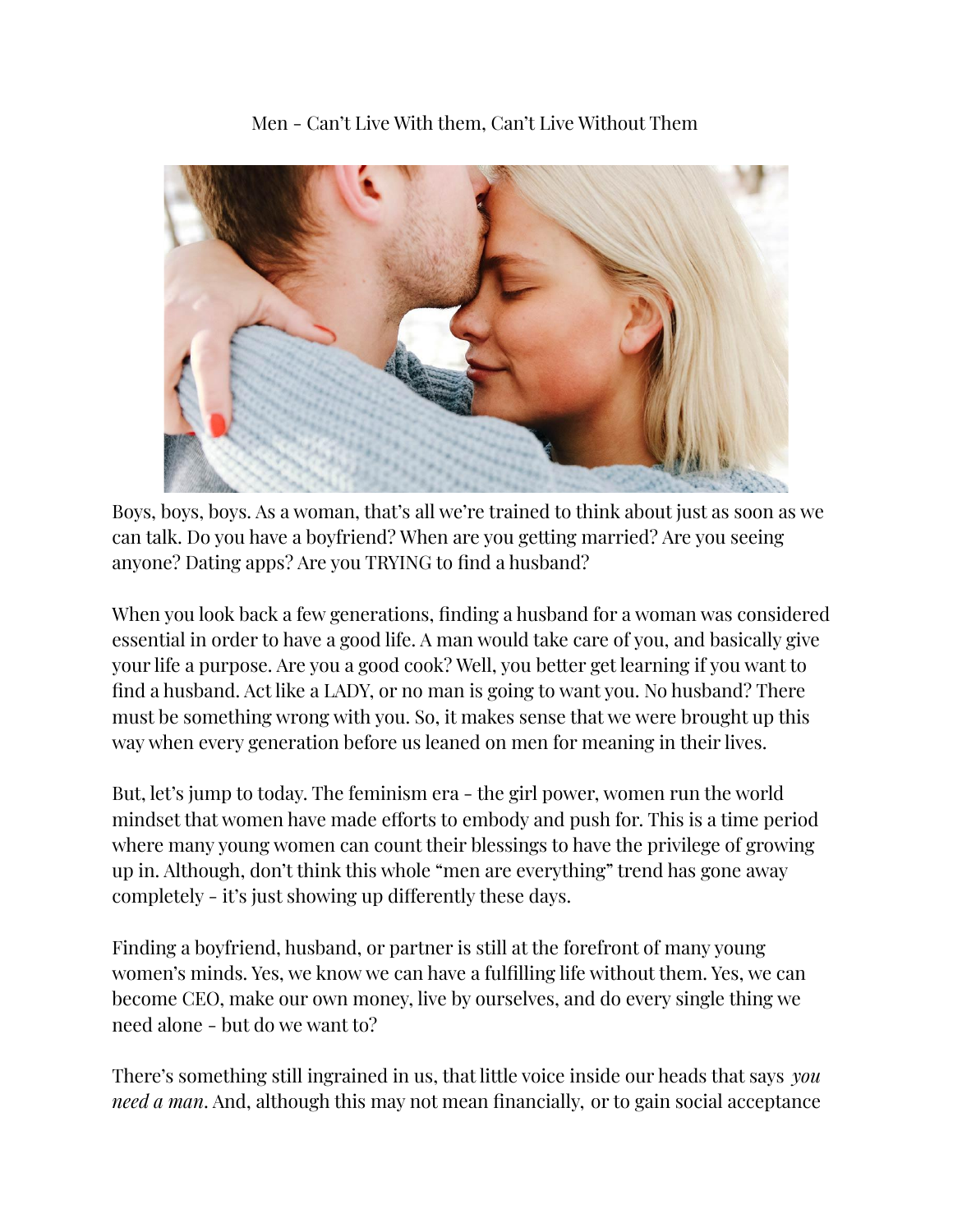anymore, we want them because we feel more fulfilled and whole with tying a man down and having someone by our side through life.

Sure, people say, be happy on your OWN. All you need is YOU. But, do we really believe that? The answer is most often, no, because so many of us women go on horrible date after horrible date, message 30 guys on Hinge just for it to lead nowhere, and spend most of our time waiting around for a text or Snapchat from the one guy who will never give us the time of day. So, why do we do it? Because we crave male attention and approval like it's the goddamn drug that we're in rehab for. And, as much as we try to make ourselves stop - delete the dating app, refuse all date offers, cut ourselves off from the male world, all it ultimately does is make us feel even more alone than when we were getting the half-assed effort from these men. And so, the cycle repeats.

Let me tell you, it is HARD being a single girl in this day in age, so I'd like to take a moment to give a big round of applause to all the single ladies out there dealing with the dating world of the 21st century. We get ghosted more times than we can count, heartbroken over guys we haven't even actually "dated", and then we do it all over again with the next guy we match with on Bumble. How do we let this happen to us? So many of us are strong, independent women who have our shit together and are going places. So, why do we need a man to acknowledge how great we are? Like Miranda from Sex and the City said, "It's amazing. We can feel totally good about ourselves and then it all goes out the window if a guy doesn't mirror that right back to us". What is this NEED for a man and their approval and desire for us?

So, what do we do here? How do we break this pattern of horrible dating and this irresistible desire to have someone? The answer isn't so clear, but the first step may be realizing *why* we feel as though we need this person in our lives. What does having a boyfriend or husband make us feel in which we can't get that feeling elsewhere?

The second step might be to throw ourselves into ourselves. Yeah, you read that right. **Take as much time searching for yourself as you do searching for someone else.** Although it's cliche and often over-said, true happiness does lie within yourself. If you can be happy alone, nothing can shake you. And, your next relationship will be better from it tenfold. No one wants the responsibility to make you happy - that's your job!

The third step is to cherish the relationships you do have. Your family, your friends, your coworkers, etc. Those are your people - treat those relationships as important as you do trying to find a romantic one.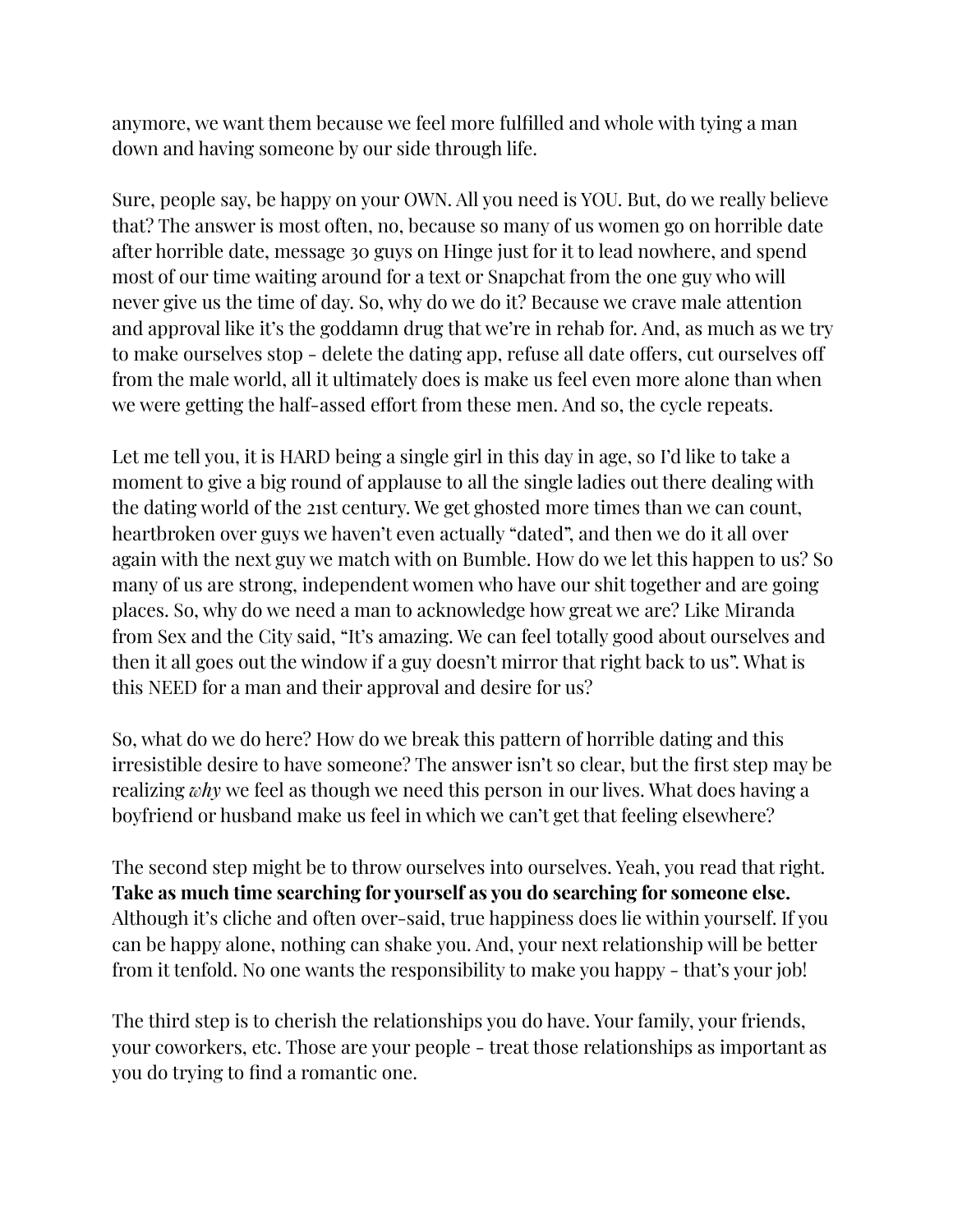So, there you have it. Say goodbye to being so dependent on a man. Create the life you dream of, and once that internal happiness comes...Chad from Hinge just might ask you on another date. ;)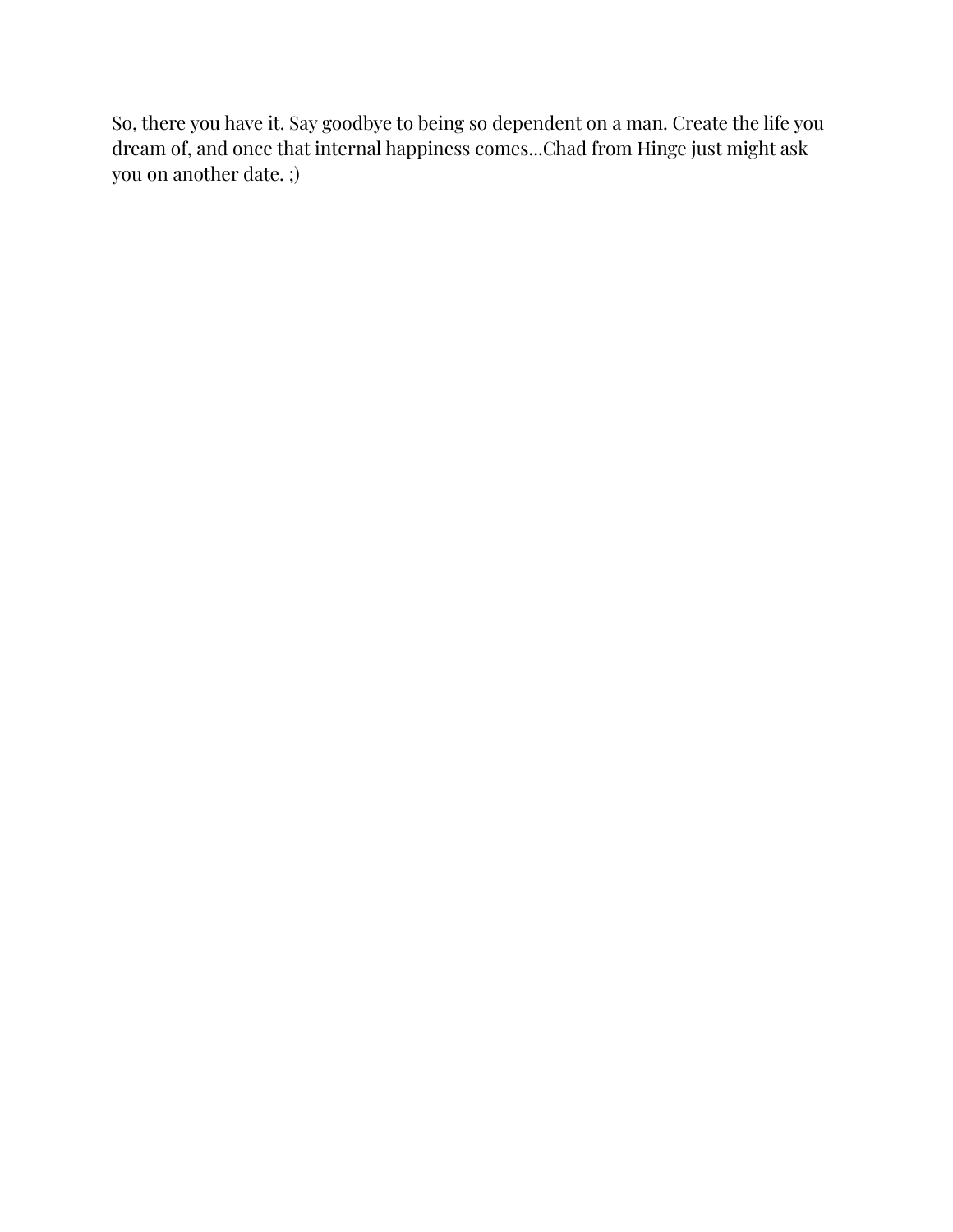# Letting Go of Things That Don't Serve Us



Letting go is not always an easy feat. It is ingrained in many of us to fight for what we want, to push past all obstacles, to never quit until we reach our goal. But what we may not always realize is that letting go of things that don't serve us is just as important as pushing ourselves to the finish line.

Have you ever wanted something that you knew maybe wasn't good for you? I'm not talking about the extra piece of cake or the one too many glasses of wine you had last weekend. I'm talking about a relationship with someone who brought out the worst in you, or the career that made you so stressed that your hair started falling out. The bigger things in life that maybe we once thought we wanted, that we once thought were good for us, or meant for us, but turned out to weigh us down more than lift us up.

Sometimes it can be hard to recognize these things. Or even if you do recognize it, you may think, "this is what I've chosen, this is a part of my life and this is the path I'm meant to be on". But what we *also* may not realize, is that we are ever changing beings with ever changing lives and circumstances. Nothing is permanent, no person, no place, no situation. We are constantly evolving, and one thing that may have been good for us a year ago, may not work for us anymore. Maybe we outgrew that person or that job or that city.

It is imperative that we recognize when something is taking more of a toll on us than it brings us joy. If all of your energy is going into one thing, there are certainly other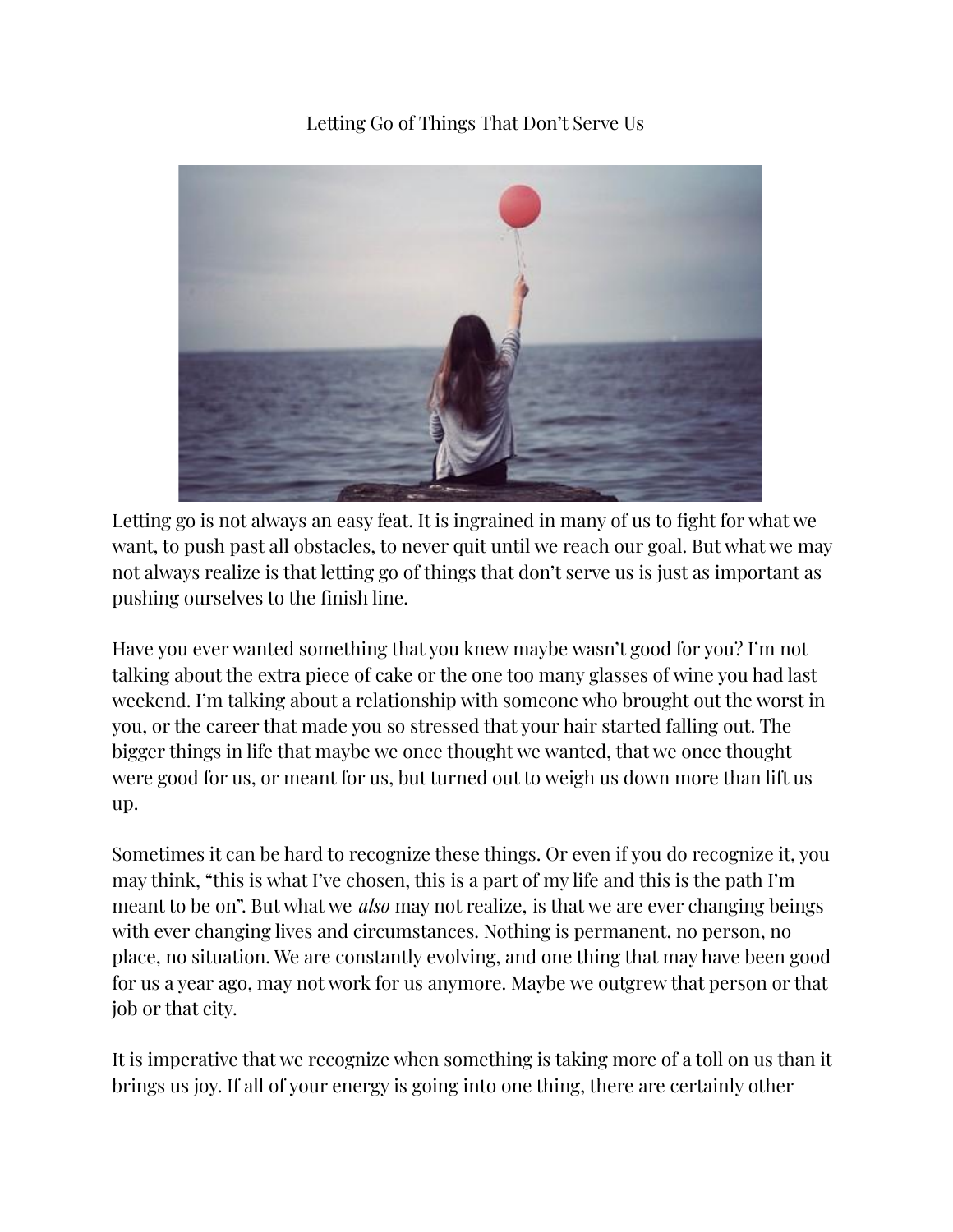things in your life that are taking a hit. For example, say you are in a relationship with someone who tends to be a bit controlling. Your friends have noticed that you haven't been hanging around as much, and your behaviors are shifting to match what your partner wants. This is a dangerous game, as the relationship is no longer serving you, **you are serving it**. All of your energy is going into one person, into one area of your life - and you're making it your *whole* life. And not even one that's yours! Be able to recognize when something in your life is consuming you and shifting who you are as a person (and not in a good way). This may not always mean to kick it out of your life completely, but to dial it back, re-evaluate, and recenter yourself to remember your true values and desires.

While it is all well and good to recognize and address these things that don't serve us, it is easier said than done when it comes to letting these things go. It is never easy to leave something behind, even if we know it isn't good for us. A bad breakup, moving on to a new job, cutting the toxic friendship...there is no "poof", everything is good now! It takes time to grieve these things and the good times and experiences you had (if any if not, then a huge weight really is just lifted off your shoulders). But once you come out on the other side, you will be much happier and grateful that you allowed yourself to move past the things that were anchoring you down and continue to grow into the next chapter of your life.

So, let it go! Make room for the new experiences that are coming your way, and never stifle your growth. Remember that anything that is currently dragging you down, you are meant for more - and if you let it, it will come.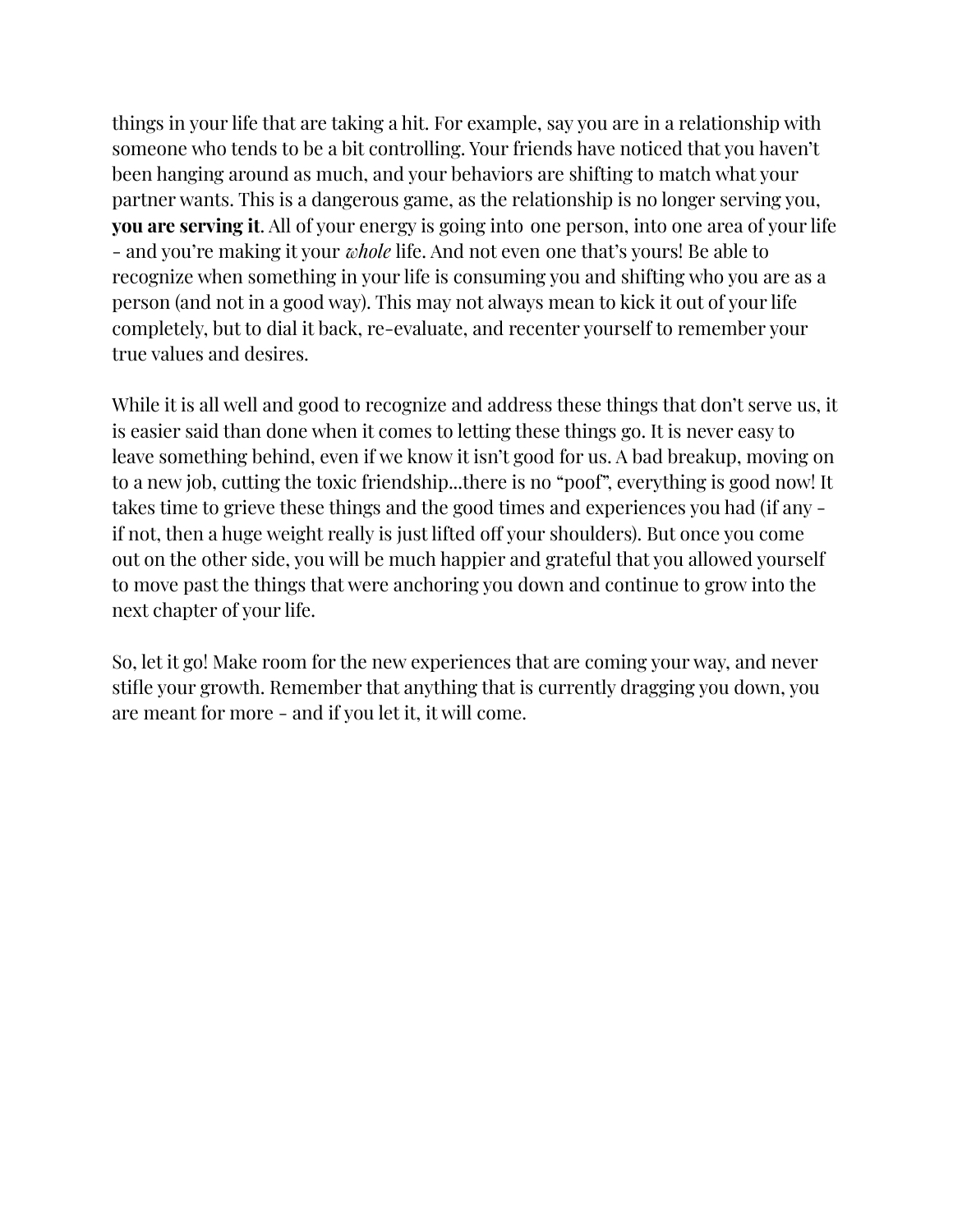### Girls Just Wanna Have Fun(damental Human Rights)



Women's rights has been, and continues to be a cause that women in many countries are still making strides towards, as equality, in many areas has not been fully reached. The goal is to eventually be "equal" to men - in pay, in opportunities, in education, and beyond. Many countries have made leaps and bounds in terms of this gender equality, while others are still severely lacking in 2020. So, where does America stand in this versus other countries? Let's look at some of the rights that a woman in 21st century America has:

#### **We can work**

In the U.S, women are allowed to pursue a career in whatever, and wherever they wish. Women residing in other countries aren't so lucky, as according to the World Bank, "there are 104 economies with labour laws that restrict the types of jobs women can undertake, and when and where they are permitted to work. It estimates that this affects the employment choices of 2.7 billion women." (Wood, 2018). 2.7 billion women whose right to work is restricted or taken away altogether! But, don't think the U.S has it all. According to the Washington Post, only SIX countries give women the same working rights as men - Belgium, Denmark, France, Latvia, Luxembourg and Sweden. So, America still has some work to do here as well.

#### **We can vote**

Now, American's didn't pioneer this whole idea of women voting. New Zealand was actually the first country to grant voting rights to women back in 1893 (Miller, 2020). Following New Zealand was Finland, Denmark, Iceland, Russia, Germany, the UK, and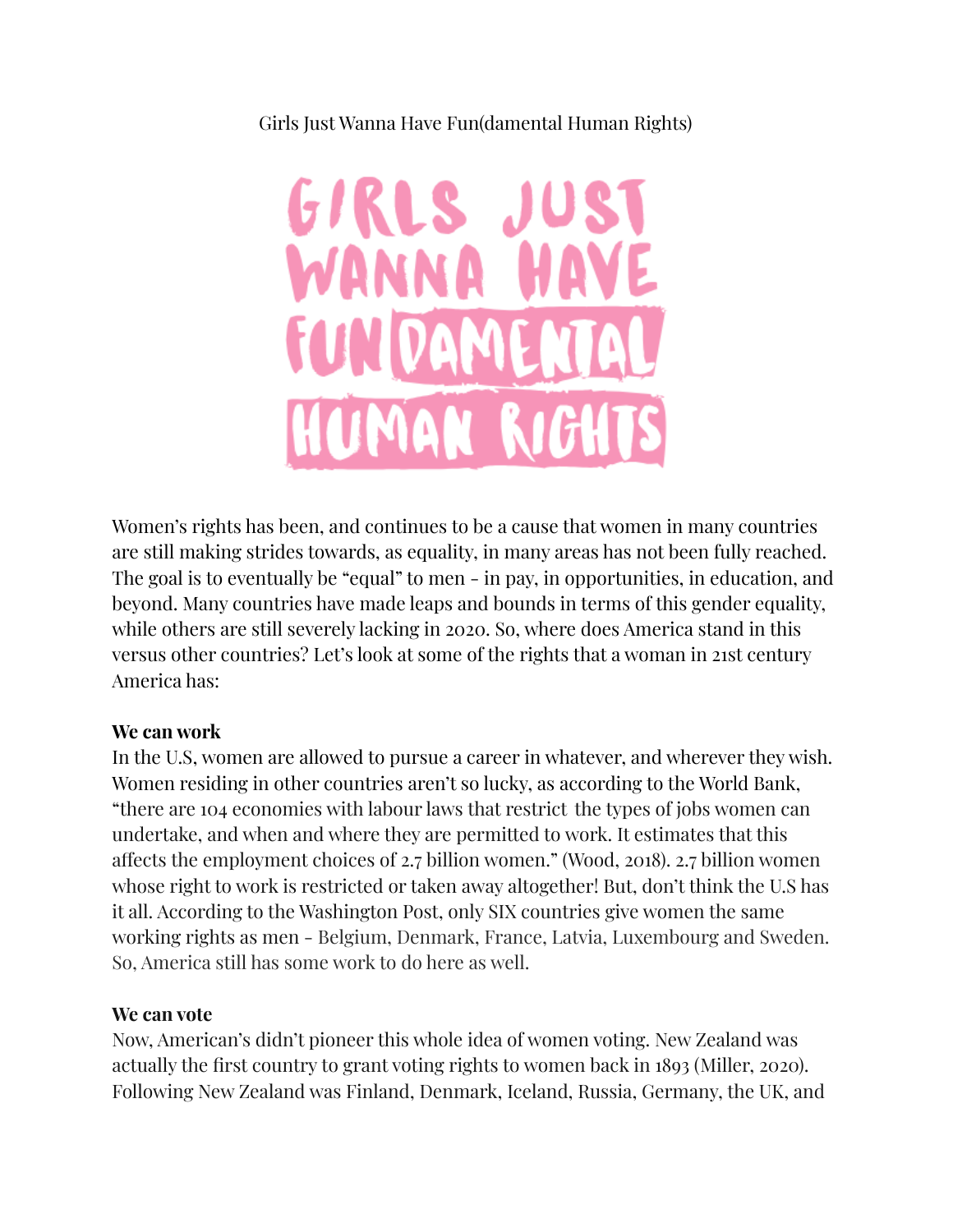finally in 1920, the US. The most recent country to grant this was Saudi Arabia in 2015. As of today, the only country where women can't vote is Vatican City.

# **We have the freedom to decide**

Whether this be who we choose to date, where we go to college, or where we are going on vacation, we legally, as American women, have the right to decide. While this may seem like a given to many of us, some countries still have restrictions on what women are allowed to do and have access to. For example, in Saudi Arabia and Yemen, women cannot marry, receive health care, have equal rights to divorce or child custody, travel, or pursue higher education without the permission of their "male guardian" (globalcitizen.org).

# **We have reproductive rights**

In the U.S, women have the right to their bodies (while restrictions/accessibility can depend on the state). This means having the right to get an abortion if one chooses. 590 million women (36% of the world's population) live in countries where abortion "on request" is allowed (reproductiverights.org). This means, not due to health complications, or other dangers a pregnancy may inflict on a woman. However, 90 million women (5% of the world's population) live in countries where abortions are banned completely (reproductiverights.org).

# **We have the right to an education**

Whether this is elementary, middle school, high school, or higher education, American women have the right to it all. While education may not be completely banned in most countries, many countries make education difficult to access. Somalia has been ranked the worst country for education, where 95% of poor females do not attend school (graphicmaps.com). This is also a country that places higher importance on males getting an education than females (graphicmaps.com). Other countries with similar restrictions include Nigeria , Liberia, and Mali. Early marriages, sexual harassment, and beginning to work at an early age are some of the reasons these girls never attend school, or drop out early (graphicmaps.com).

While the list can go on and on, it is clear that, although steps still need to be taken in the U.S for women's equal rights, American women have it better than many women across the globe. However, things are certainly not equal as of yet, even in America. There are still wage-gaps, a lack of women in positions of power, and even a lack of respect for care-giving, like stay-at-home mothers. For such powerful, brilliant, resilient beings, women do not always get the credit or RIGHTS they so deserve. And, so, we chug along in the fight to be seen and valued as such.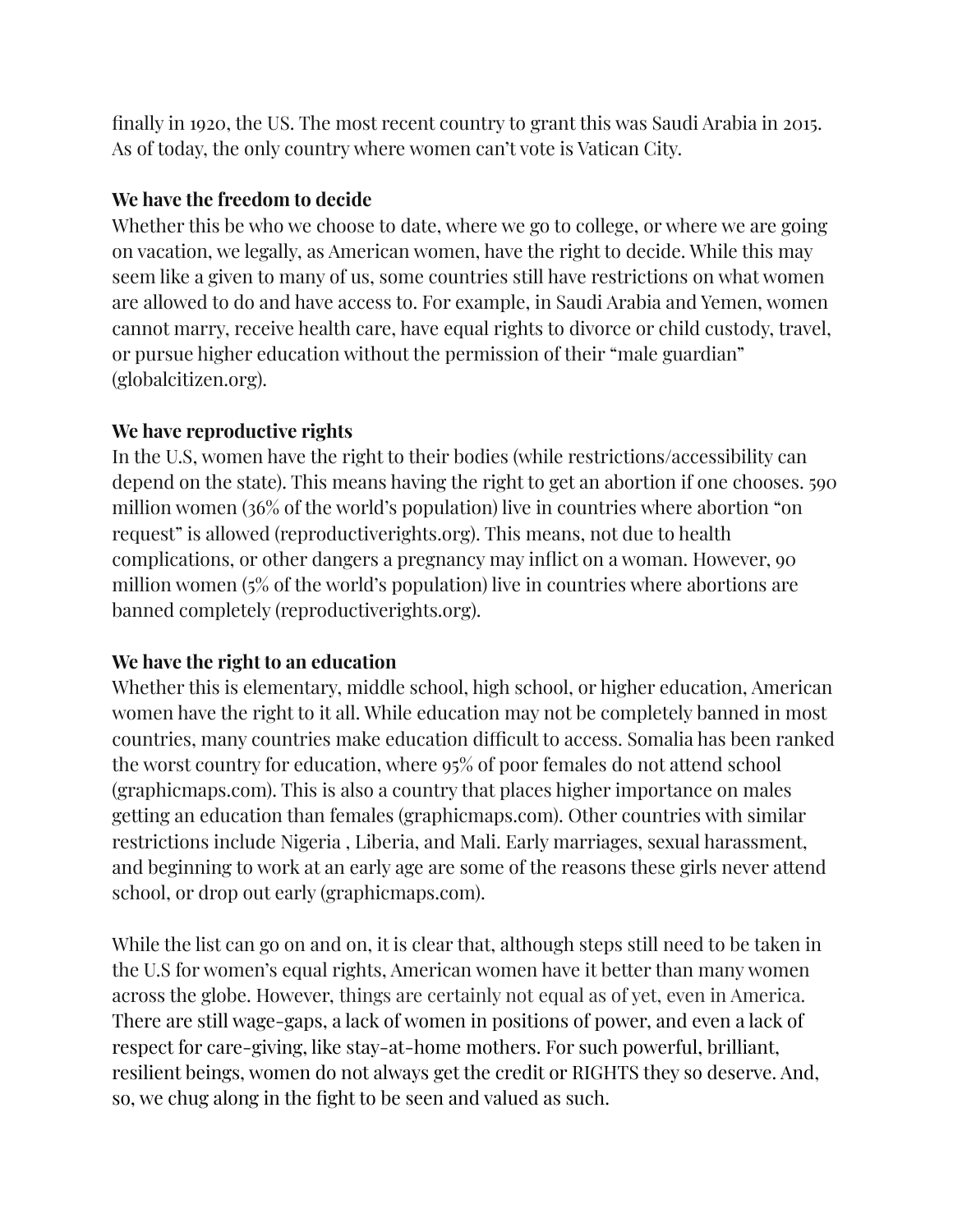Sources:

[https://www.usnews.com/news/the-report/articles/2017-01-20/timeline-the-womens](https://www.usnews.com/news/the-report/articles/2017-01-20/timeline-the-womens-rights-movement-in-the-us)[rights-movement-in-the-us](https://www.usnews.com/news/the-report/articles/2017-01-20/timeline-the-womens-rights-movement-in-the-us)

[https://www.weforum.org/agenda/2018/08/104-countries-have-laws-that-prevent-wo](https://www.weforum.org/agenda/2018/08/104-countries-have-laws-that-prevent-women-from-working-in-some-jobs/) [men-from-working-in-some-jobs/](https://www.weforum.org/agenda/2018/08/104-countries-have-laws-that-prevent-women-from-working-in-some-jobs/)

[https://www.washingtonpost.com/dc-md-va/2019/03/02/only-countries-give-women](https://www.washingtonpost.com/dc-md-va/2019/03/02/only-countries-give-women-same-work-rights-men-us-isnt-one-them/)[same-work-rights-men-us-isnt-one-them/](https://www.washingtonpost.com/dc-md-va/2019/03/02/only-countries-give-women-same-work-rights-men-us-isnt-one-them/)

[https://www.insider.com/when-women-around-the-world-got-the-right-to-vote-201](https://www.insider.com/when-women-around-the-world-got-the-right-to-vote-2019-2)  $Q-2$ 

[https://www.globalcitizen.org/en/content/worst-places-woman-yemen-congo-saudi-a](https://www.globalcitizen.org/en/content/worst-places-woman-yemen-congo-saudi-arabia/) [rabia/](https://www.globalcitizen.org/en/content/worst-places-woman-yemen-congo-saudi-arabia/)

[https://reproductiverights.org/worldabortionlaws?category\[297\]=297](https://reproductiverights.org/worldabortionlaws?category[297]=297)

[https://www.graphicmaps.com/countries-where-girls-have-the-least-access-to-scho](https://www.graphicmaps.com/countries-where-girls-have-the-least-access-to-school) [ol](https://www.graphicmaps.com/countries-where-girls-have-the-least-access-to-school)

[https://www.politico.com/magazine/story/2019/03/08/women-biggest-problems-inter](https://www.politico.com/magazine/story/2019/03/08/women-biggest-problems-international-womens-day-225698) [national-womens-day-225698](https://www.politico.com/magazine/story/2019/03/08/women-biggest-problems-international-womens-day-225698)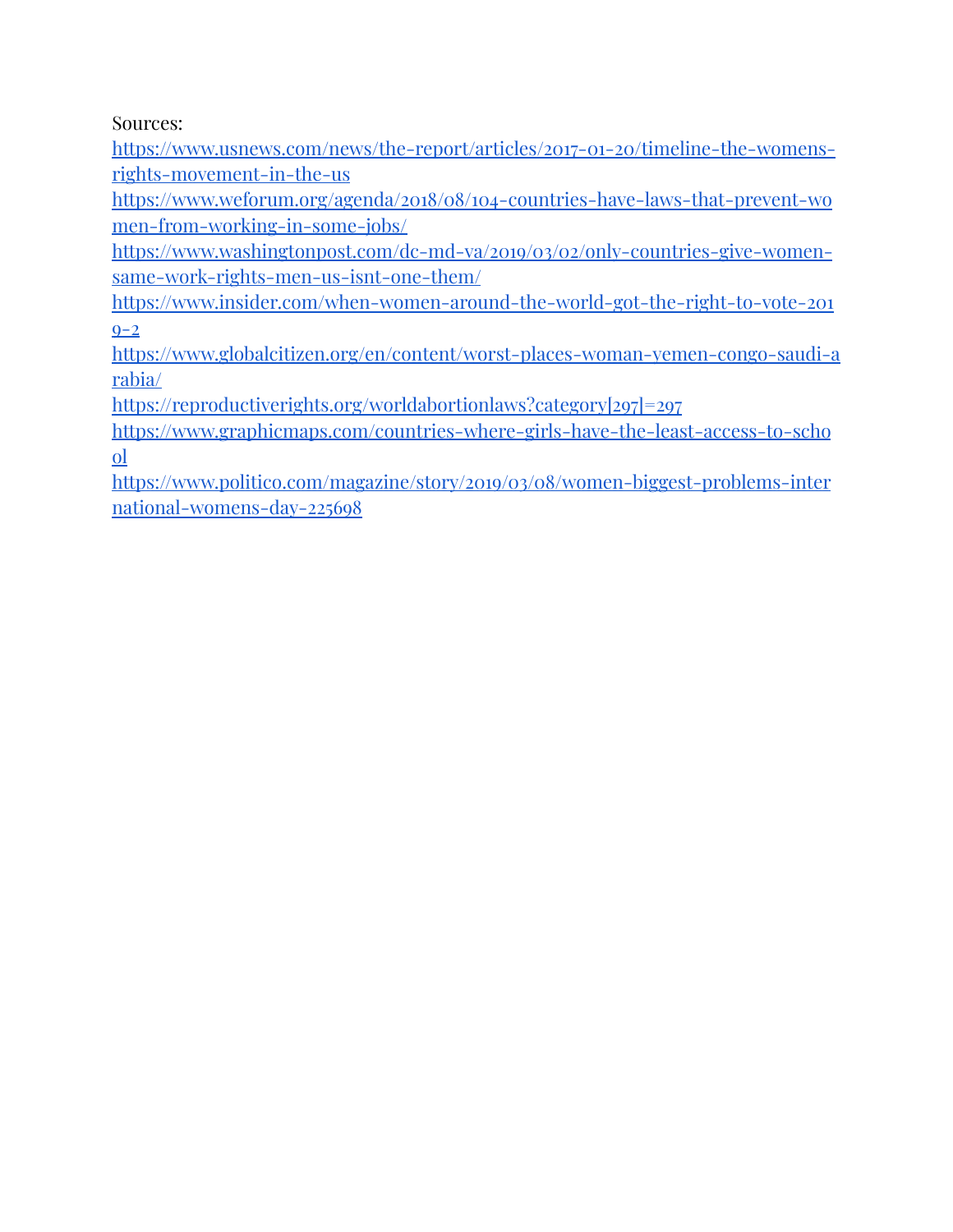### For the Love of Food



Food - we love it, we hate it, we crave it. From the gooiest chocolate fudge brownies to sinking your teeth into the cheesiest tuscan flatbread, our palate for feel-good food is limitless. But, does it always make us feel good? Many times, the answer is no. Women in particular have a complicated relationship with food, and most often, our link to food has to do with our emotional state. Depending on the person, if we just got dumped, some of us are binge-eating Ben & Jerry's, some of us are too nauseous to even keep a cracker down. If we just got a promotion, some of us are headed for the pub down the street for all-you-can-eat wings and beer, while others celebrate with a healthy home-cooked meal.

Whatever your taste, food is many times an expression of how we feel. If we're binge-eating everything in our fridge, we may not be feeling our best. On the other hand, if we *aren't* eating, we may not be feeling so hot either. But, what about the in-between? Well, there are various types of eaters:

#### #1: The Foodie

This type of woman *loves* food - like, it is the most important relationship in her life. She probably has a food blog, posts her meals on her social media, and spends her days watching Cupcake Wars and digging through Pinterest for her next have-to-try recipe.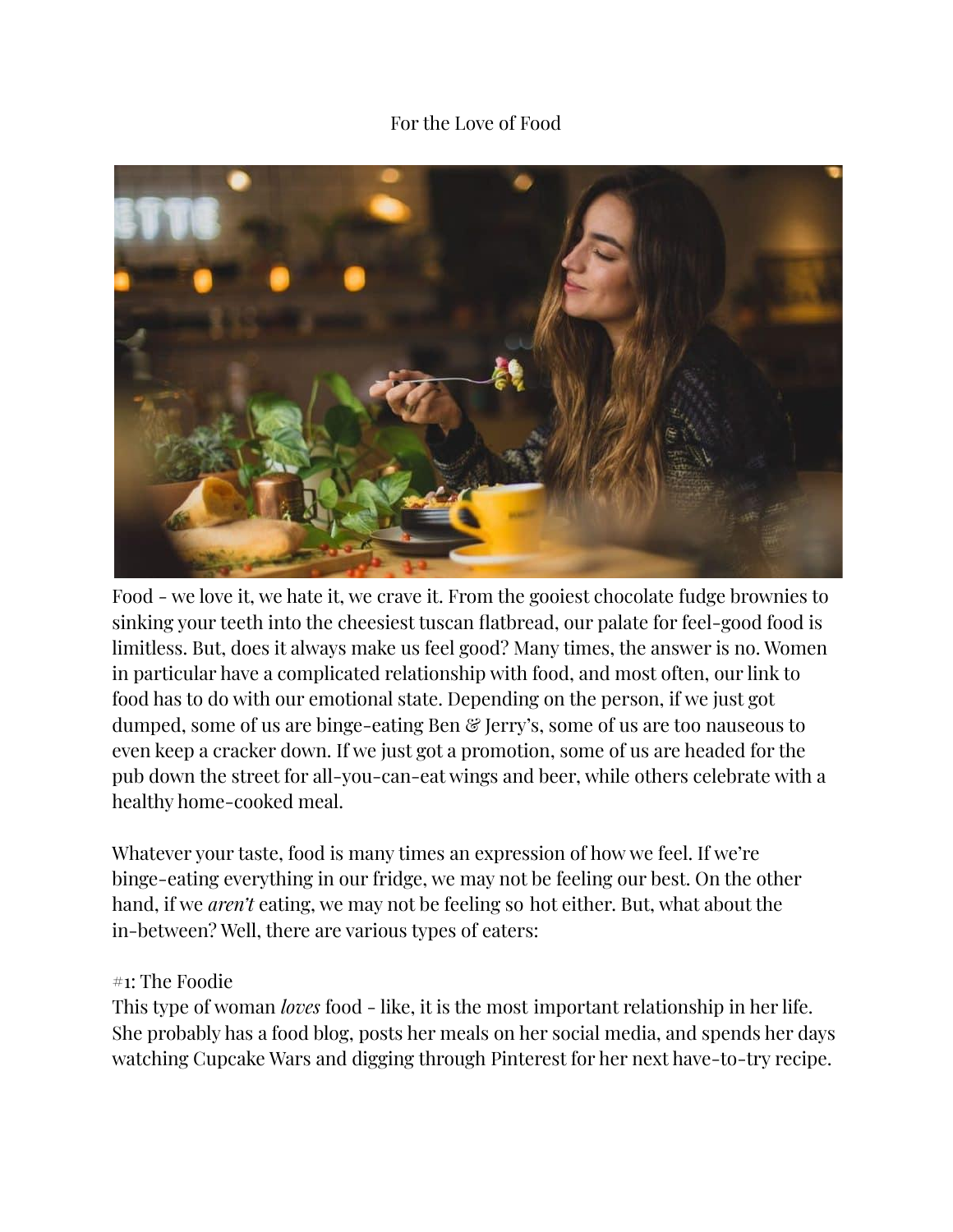#### #2: The Picky One

This type of woman is extremely selective with her food. She can NOT have her food touching, anything with peas, onions, or fish is outlawed, and she'd honestly just rather Kraft mac-and-cheese than the homemade meal you spent 4 hours slaving over.

#### #3: The Health Guru

We all know a health nut. This type of eater probably tracks her calories, only buys organic produce, drinks a Kale smoothie to start her day, and cringes at the thought of sugar or processed foods.

#### #4 The Living-On-a-Budget

This type of eater is probably in college or freshly out on her own. She lives off of ramen, hot cheetos, and bananas from the dining hall - and probably, White Claws.

## #5 The Garbage Disposal

This woman eats literally anything - you name it, she loves it. She's probably traveled around the world and tried exoitic cuisine like aligator and frog legs. She's equally as happy with a bowl of cereal or beef bourguignon - a palate that is sure to please.

Whatever type of eater you are, one thing remains true - food is our fuel, and what we put in our bodies matters. To get scientific, the food we eat literally affects the dopamine and serotonin in our bodies, thus affecting our mood. Many women think, "okay I need to eat healthy", and try to stick to such a strict diet, which only sets them up for failure and binge-eating later on.

The key, as many of you probably already know, is to have a balance. Eat the organic veggies, and also allow yourself a homemade chocolate chip cookie after dinner. Food doesn't have to be our enemy - and, anyone that has perfected the chocolate chip cookie knows, it can actually be your saving grace.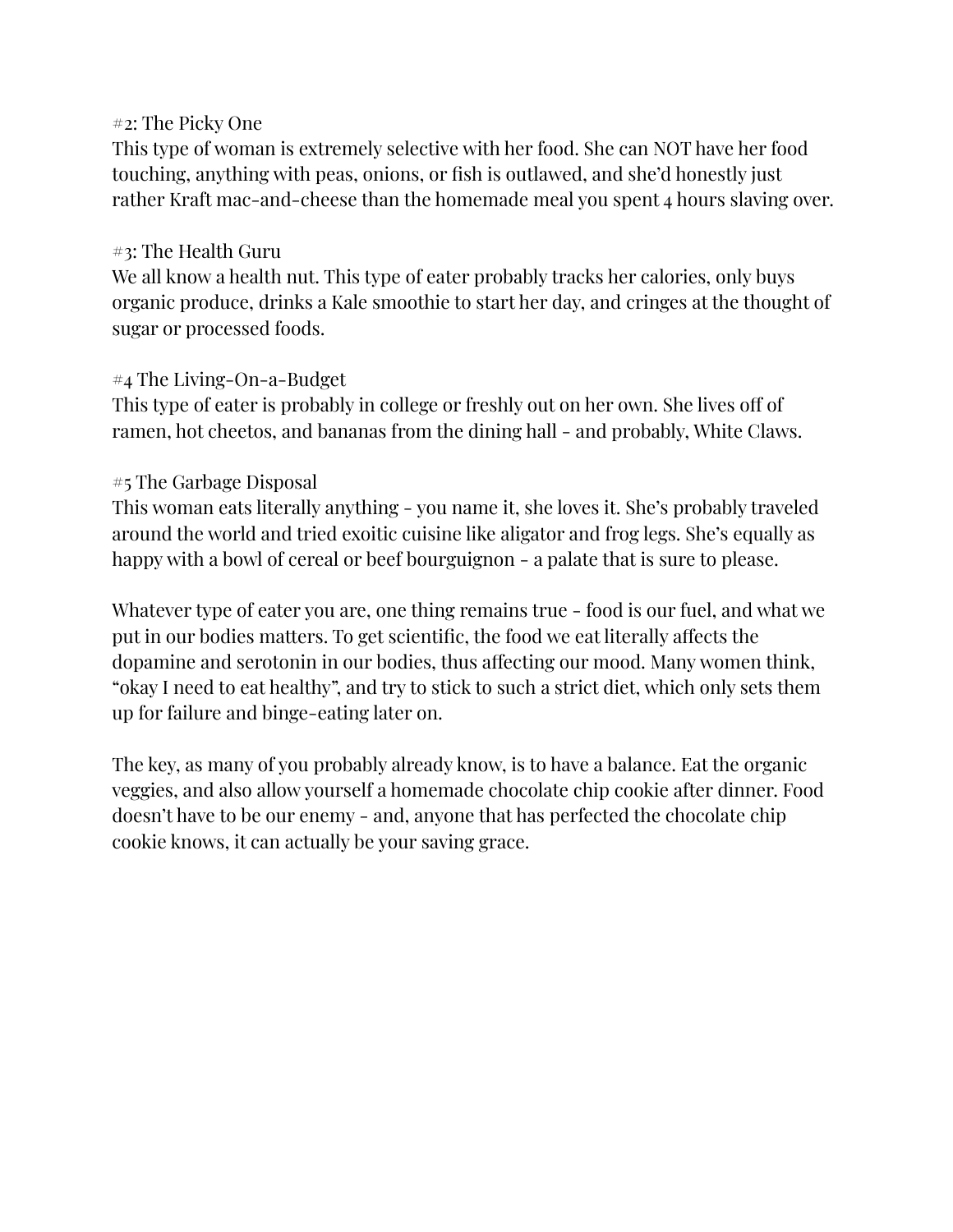Together We Rise - An Interview On Sexual Assault



April is sexual assault awareness month. Although it is a topic not too often discussed, strides have been made in attempts to bring survivor's stories to light, bring justice to those affected, and stop sexual assault from happening altogether. College campuses hold events like "Take Back the Night", where students silently walk around campus, join hands, and share survivor stories to let those affected know they are loved and supported. Movements like the #MeToo movement has also brought light to this, as its goal has been to make survivors feel heard and understood, and ultimately, to spur change (North, 2o19). States have implemented sexual harassment laws in the workplace, funds like The Time's Up Legal Defense Fund has helped bring justice to over 3,600 survivors, and perpetrators are being sentenced to prison (North, 2019).

While improvements are being made, there is always work to be done in helping this behavior come to an end for good. She Will Speak is proud to present one specific survivor's story in hopes to do our part in shedding light on this topic as well as spread our love and support to this inspiring woman and beyond.

# **Can you share a little bit about your experience (as much as you're comfortable with)?**

I was 12 yrs old. My mom and I were visiting my aunt and her new husband in Pennsylvania. My mom and aunt were talking in the bedroom. I was sleeping on the couch in the living room and awoke to my aunt's husband touching me inappropriately while he sat next to me on the couch.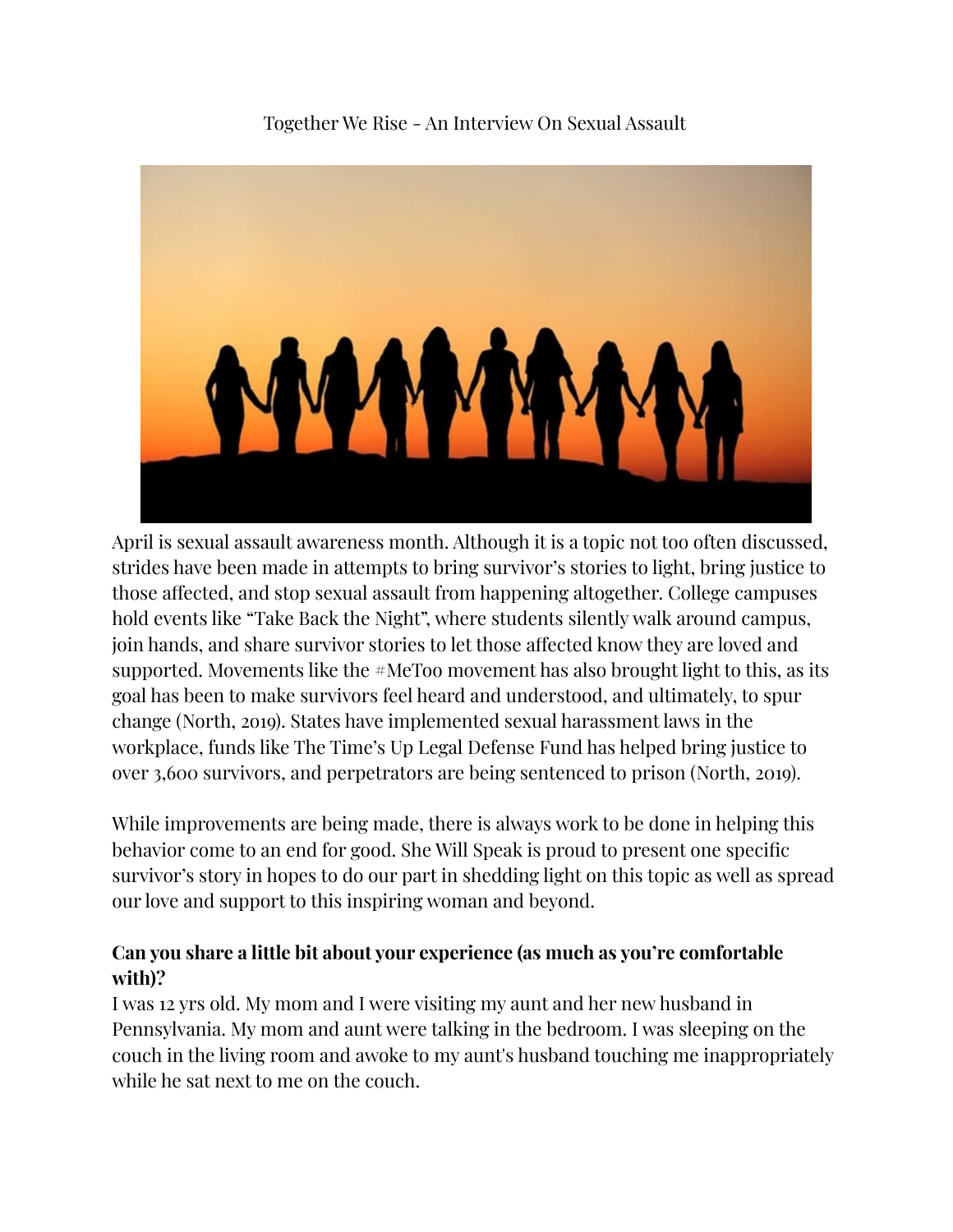## **What did you do after this attack?**

I immediately jumped up from the couch and ran into the bedroom to tell my mom. I was crying and very upset. I told them to ask John what was the matter with me. My aunt went in to speak with her husband while I spoke to my mother in private. I told my mother everything. She believed me but didn't know how to handle the situation. She told me to keep quiet about it until she could figure out what to do. She also had experienced sexual assault and, in her day, it wasn't talked about. My aunt's husband of course lied, and said I was mistaken and he was just trying to adjust my blanket. Trust me when i say he was NOT doing that.

## **What are your hopes for the future?**

My hopes for the future are for no man/woman, boy or girl to ever have to experience a sexual assault and have to remain quiet about it. Ever.

# **What are your thoughts on the #MeToo movement?**

I am so grateful that women and anyone inflicted are speaking up and not being silent or intimidated anymore! I am grateful for those who are brave to stand up to the predators and show them no more! This is a godsend! I am proud to support the #MeToo movement. It's a blessing this is finally happening.

# **What advice, if any, would you give to other survivors?**

I want to say, stand strong and believe in yourself and your power. What doesn't kill us, can make us stronger. I know it has for me. I also think it's important to learn and grow from the challenges we endure - to let the pain go and move on. Holding on to past pain just brings you down. Don't let this happen. You have a choice.

I also encourage survivors to forgive the people who caused this pain, not for them, but for yourself. The only way to heal is to forgive. The people that do these heinous things are very flawed and possibly mentally ill. Leave the past in the past, as it can't hurt you anymore. They can't hurt you anymore. We are stronger, wiser, and smarter. Don't let anyone ever get away with disrespecting you again.

It is stories like these that shake us to the core; to think that these things still go on today, and to think any child or adult would have to experience such an invasion and lack of basic human decency. This is what we fight against, and what we hope to bring justice to. We thank our interviewee for being so open and vulnerable with us and hope her strength is radiated to all those suffering and who have suffered. You're not alone, and you never will be.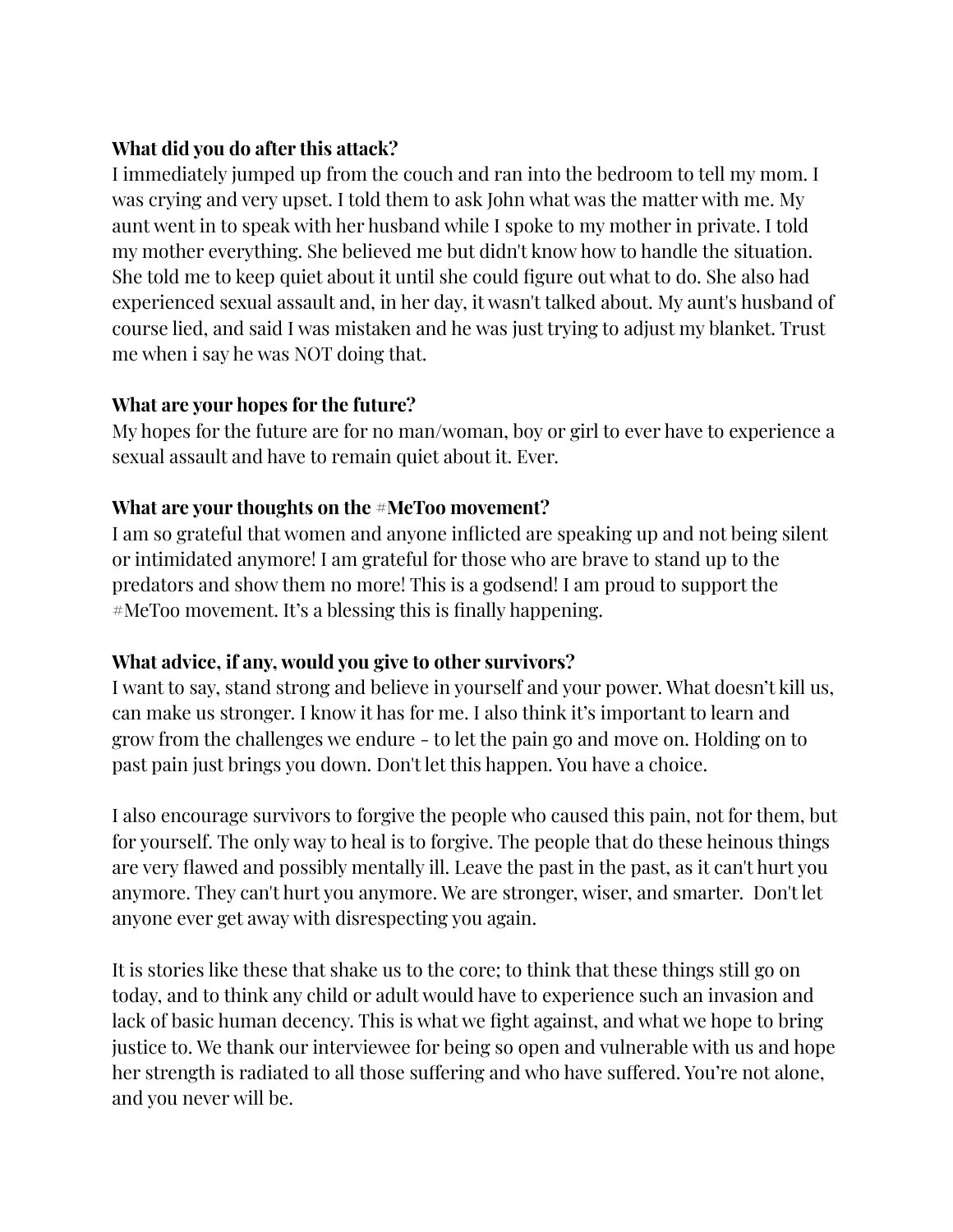Sources:

[https://www.vox.com/identities/2019/10/4/20852639/me-too-movement-sexual-harass](https://www.vox.com/identities/2019/10/4/20852639/me-too-movement-sexual-harassment-law-2019) [ment-law-2019](https://www.vox.com/identities/2019/10/4/20852639/me-too-movement-sexual-harassment-law-2019)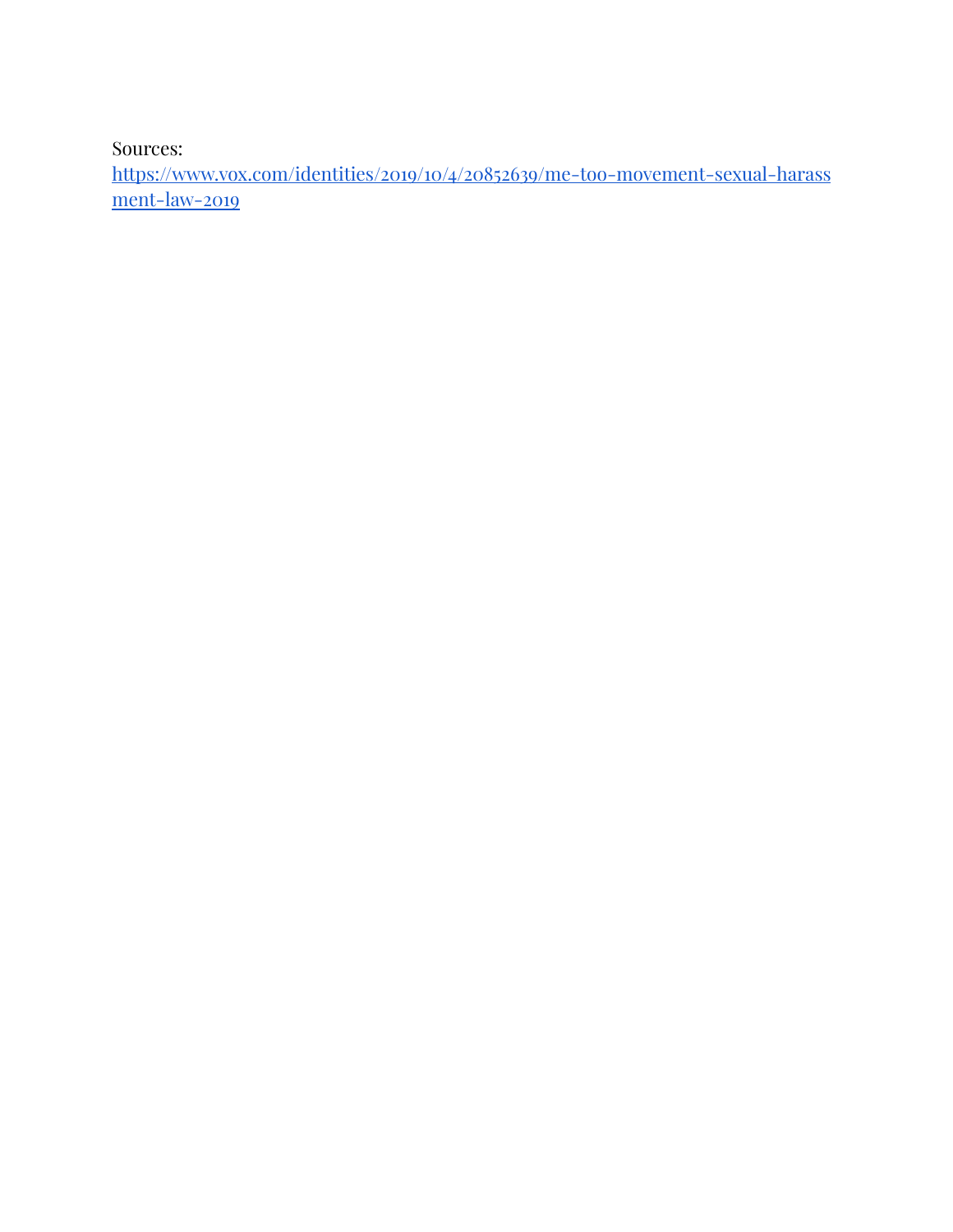Our Drug of Choice: Social Media



Social media is the world of the Gen-Z-ers. We grew up with this; it's second nature to us. Luckily for some of us older Gen-Z-ers, social media's inception wasn't until we hit our teen years, so we had a little bit of time to still spend most of our childhood playing outside, calling a friend on our house phone, and being sheltered from the traumas that social media would later inflict. But those growing up now are exposed to social sites at an extremely young age, thus shaping them immensely - and not always for the better.

When social media first began, it was mainly sites like MySpace and Facebook. There were no ads, and you only followed people you actually knew and, most likely, were friends with in real life. During this time, people posted pictures with their friends more-so as a way to connect and share their lives- no harm there, right? But then, Snapchat, Twitter, Instagram, and now TikTok, came to life, which spurred a whole new era - what was meant to spur social connection, turned into social destruction.

With these apps, first came the obsessiveness. These apps are what spur all of us to be on our phones 24/7, because the content we can consume is endless. This takes away us living our real lives, and instead, we focus on other people's "lives" (which isn't actually their real lives either).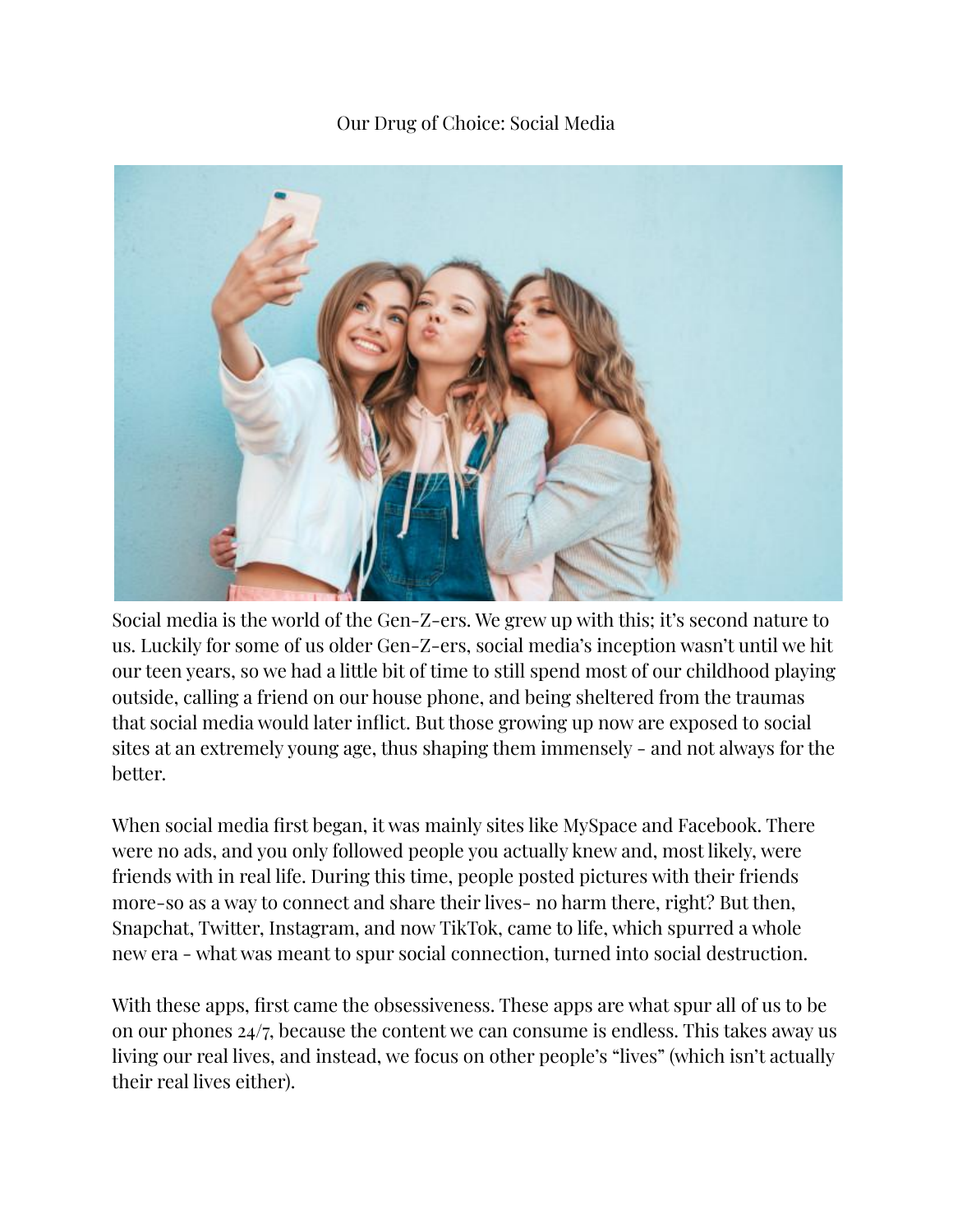Let me back up. All of these apps started out with no ads - completely organic content. Then, companies started joining, these sites grew, and ads became ingrained in our feeds as organically as normal posts. We began seeing airbrushed models across our screens. And, then, came the celebrities. We all started following our favorite actors, models, singers. Then, the apps like Face-Tune, and those that shrink your body down to a size zero. Everything started becoming less and less organic - we edited our faces, our bodies, to look like these celebrities and models in the ads.

And, then, even though we knew all of these alteration apps existed, we believed these people truly looked like this, and then we started feeling badly about ourselves if we didn't match this so-called perfect image. We may not have perfectly smooth skin, or brilliantly white teeth, or ab lines, or the perfect glowing tan - but that's what we try to portray on our Instagram feed.

And not only that, but sites like Instagram and Snapchat enable this fake portrayal of ourselves. They create skin smoothing, eye-popping, modelesque filters and entice users to use these filters to make themselves look "better".

So, it's no wonder social media has had a negative impact on so many of us. We are exposed to an endless reel of content day after day - and a lot of it, isn't even real. We curate our profiles to show as "perfect" of a life as we possibly can. Many influencers have even come out and said, their Instagram may look perfect, but they're actually depressed.

We get so caught up in this digital world, which in turn, affects our real world. While there is no clear answer on how to fix this, I do believe we are coming to a point where people are trying to bring back a more organic social media experience. There have been movements like the "#nofilter" movement, where celebrities have posted (supposedly) totally unedited, unfiltered, natural images of themselves to try to enforce the idea to love ourselves as we are - without the alterations, the makeup, etc.

While there is certainly no going back now, as social media is an integral part of our society today, the more movements like this may foster a more genuine representation of who we are and our lives, and hopefully, bring back the authentic connections it once cultivated.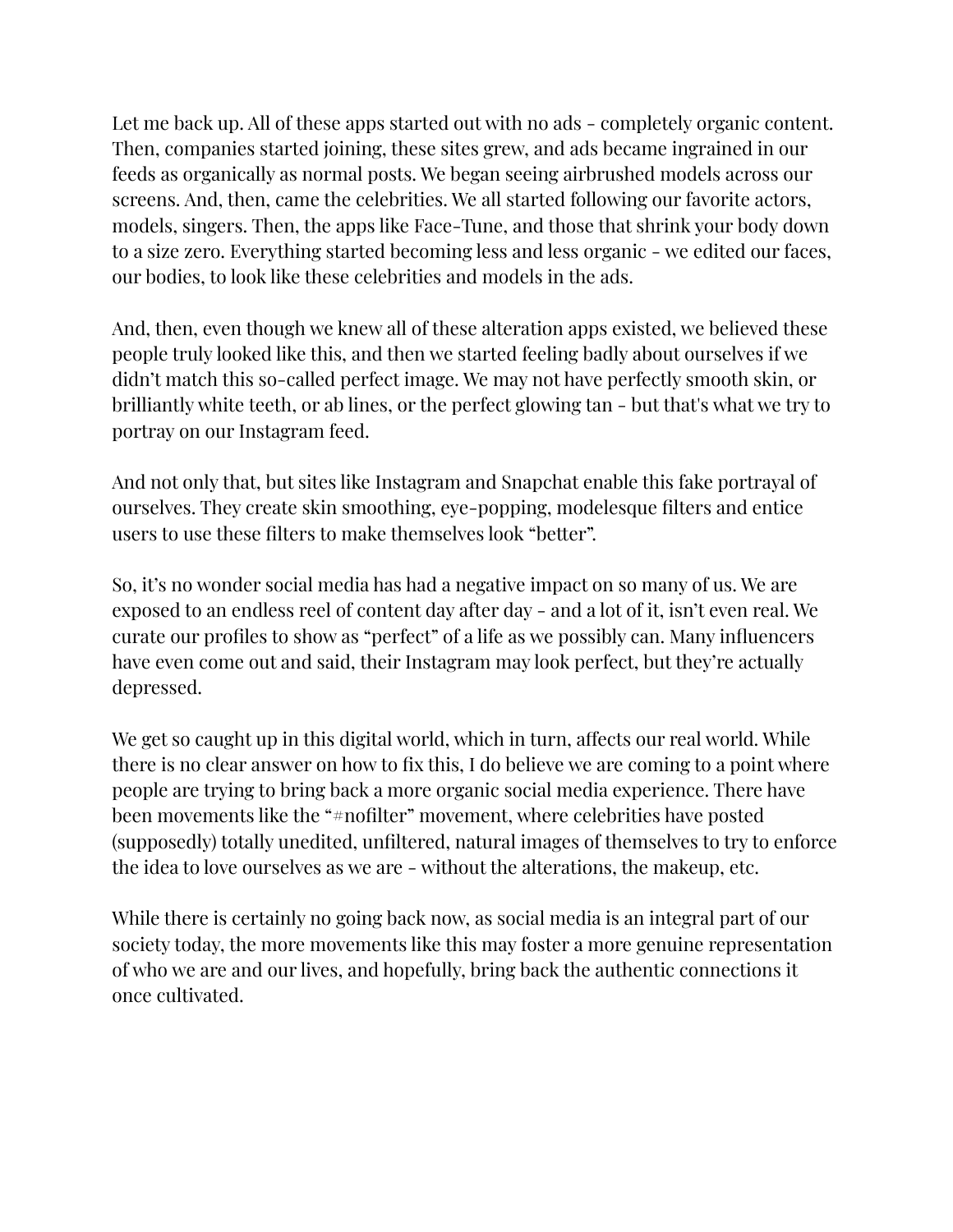#### How to Stress Less



We all have stress in our lives, no matter who you are. It doesn't matter what career you have, your financial status, your body type, etc. - stress does not discriminate, and is present in all of us whether we like it or not. However, you may think, "no, this person in my life is *never* stressed. She doesn't even have anything to be worried about!" Well, surprise! She probably just has a handle on how to manage her stress, which makes it appear as though she actually has no stressors (claps for her). And, also, let's remind ourselves that we really have no idea of knowing what people are going through - so, friendly reminder to always be kind, to help lower these stressors for everyone around us. But, let's get into how to be like that person in your life, the one who seems to have it all together, who is easy-breezy, stress-free.

#### #1: Acknowledge that you're stressed

This may seem like an obvious step, but oftentimes, we can get super wound-up, without even realizing our emotional state. We know we're irritable, but why? We know we feel anxious, and have that pit in our stomach, but what is the cause? We're breaking out, getting headache after headache but can't pinpoint the culprit. Train yourself to know when you are stressed and what you need when this happens. Just being able to recognize your emotional state is the first step in dealing with stress.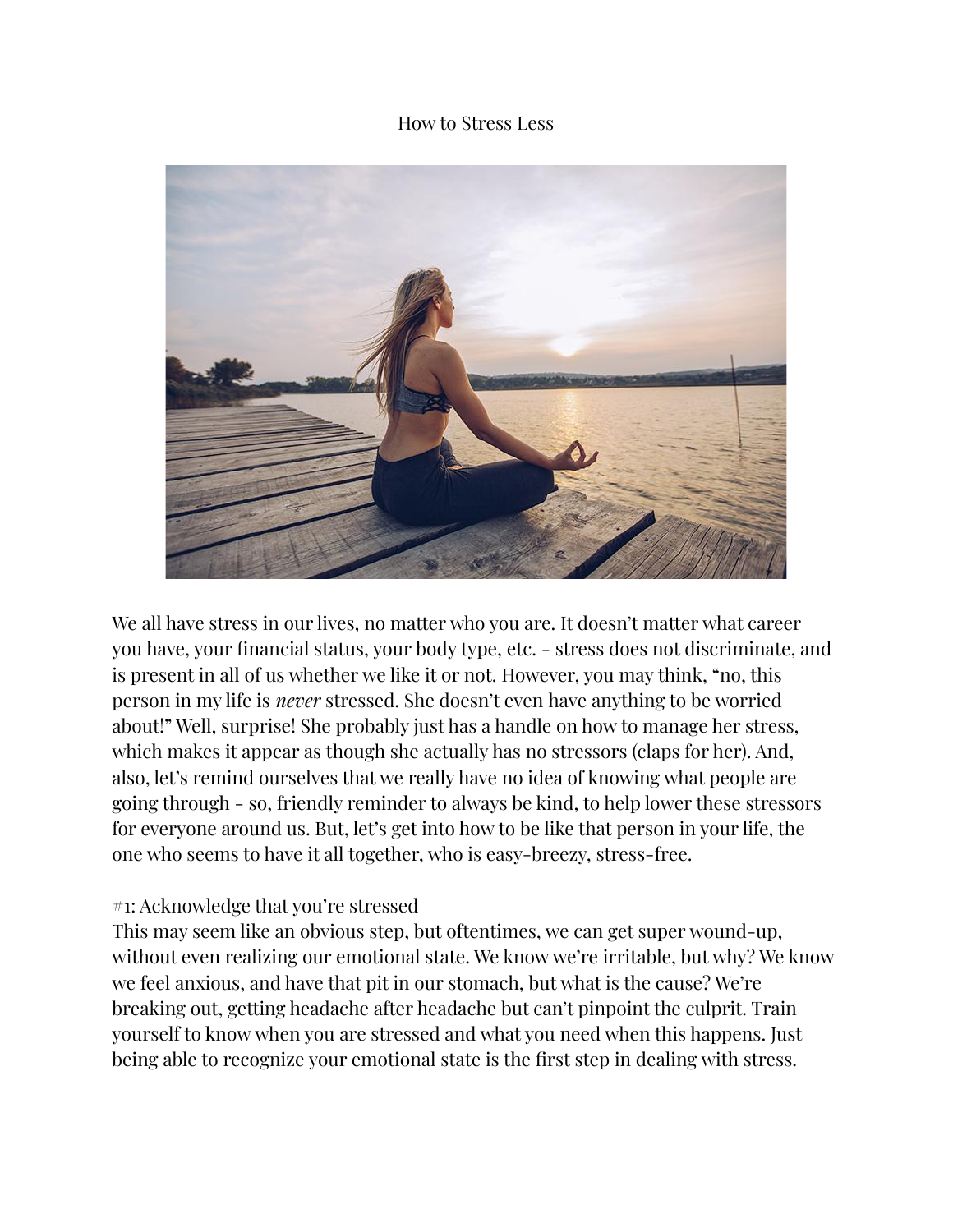#### #2 Do what you need to do

Some of us need to go for a run, some need to meditate, some need to grab a pint of Ben and Jerry's and watch *The Notebook*. Whatever you need to do, do it. And, remind yourself when you're feeling this way what made you feel better last time. Stress is a trigger warning that says, "I'm overwhelmed. Something isn't right. There's too much on my plate." To combat this, we need to do things that we know make us happy, and honestly, distract us. Going out with a friend, going swimming, having a dance party in your living room. Let out that tight, pent-up feeling with things you know are going to boost your mood.

# #2 Write it down

Sometimes it's hard to put our feelings into words, but when we get that stressed-out feeling, it's great to grab a notebook and write. Write anything! Sometimes you'll even write things you didn't realize you were feeling. Writing is cathartic and let's us actually see our feelings, thoughts and emotions on paper. This act in itself, will decrease your stress levels. It's almost like venting to a friend (which is also a great way to relieve stress), but you're venting to yourself - a pen pal, if you will.

## #3 Laugh

If you're in a stressful situation, find some time to do something that you know will make you laugh. Whether this is watching a comedy, reading a funny book, or calling your grandma who never fails to give you a giggle, laughing will put your body at ease. Scientifically speaking, when you laugh, the neurotransmitter, dopamine is released, which is literally a "reward" to the brain - talk about the ultimate stress reliever.

# #4 Breathe

Weird that we sometimes forget to do this. Deep breathing is literally proven to calm your body down, as doing this sends a message to your brain that says "chill". Not only does it help you relax, but it helps you clear your thoughts as well. Taking some deep breaths when you're feeling some sort of crazy will help recenter yourself.

# #5 Embrace it

What? Embrace *stress*? You read that right. Whether we like it or not, stress is there to protect and help us. It tells us, hey, something really important is happening that I'm nervous about. Or, hey, we have a lot of work we have to finish for Monday. It's like a signal that is saying, pay attention buddy, we're not used to this. Stress is not always a bad thing. Sometimes it pushes us to work harder, to do better. If you're stressed about something, chances are it *matters*. And guess what else? Chances are it will be over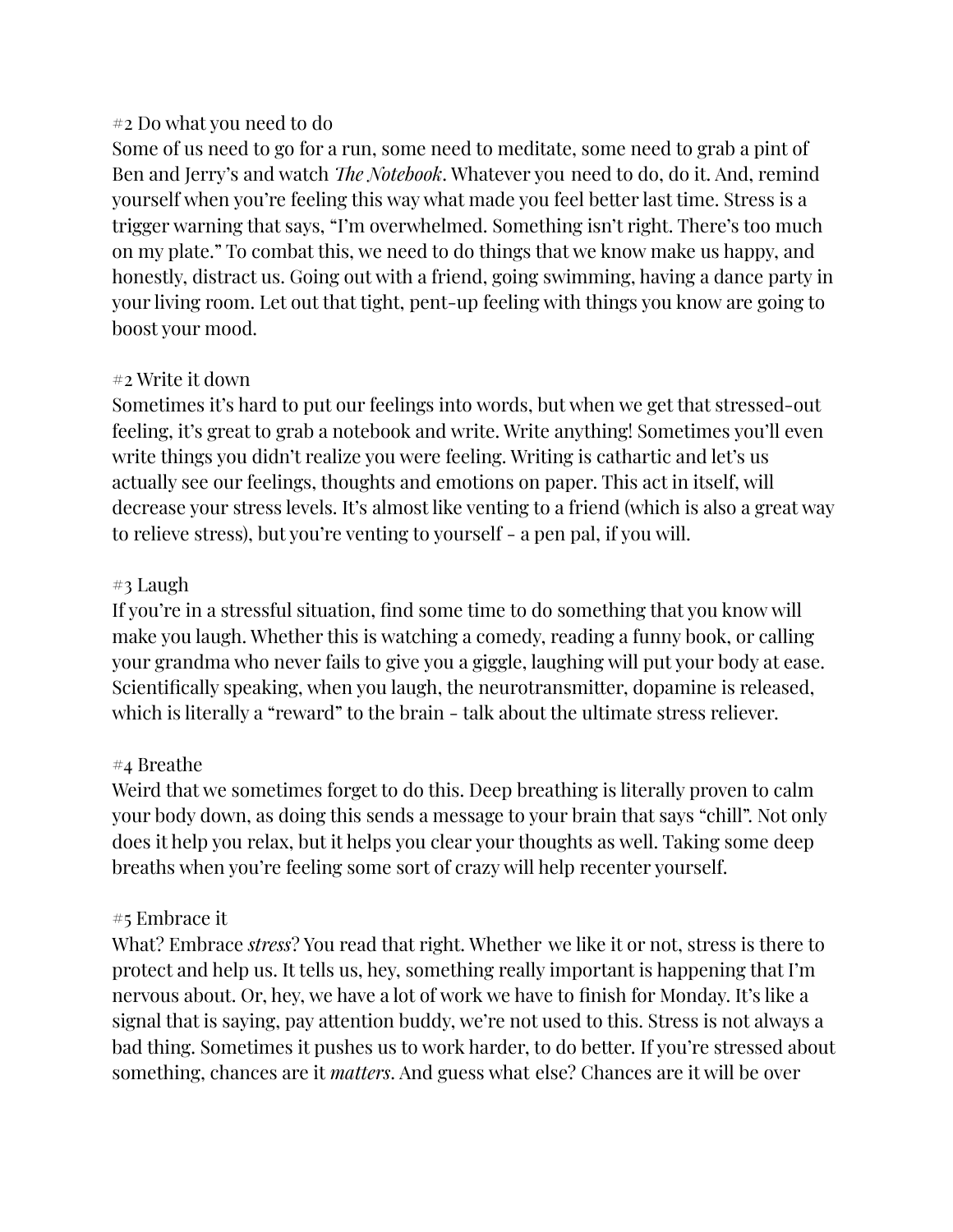before you know it and since you were stressed and it made you push yourself more, it will probably even turn out in your favor. And if it doesn't, now you know for next time.

So, next time you're stressed - acknowledge it, do things to help it, and be thankful for it.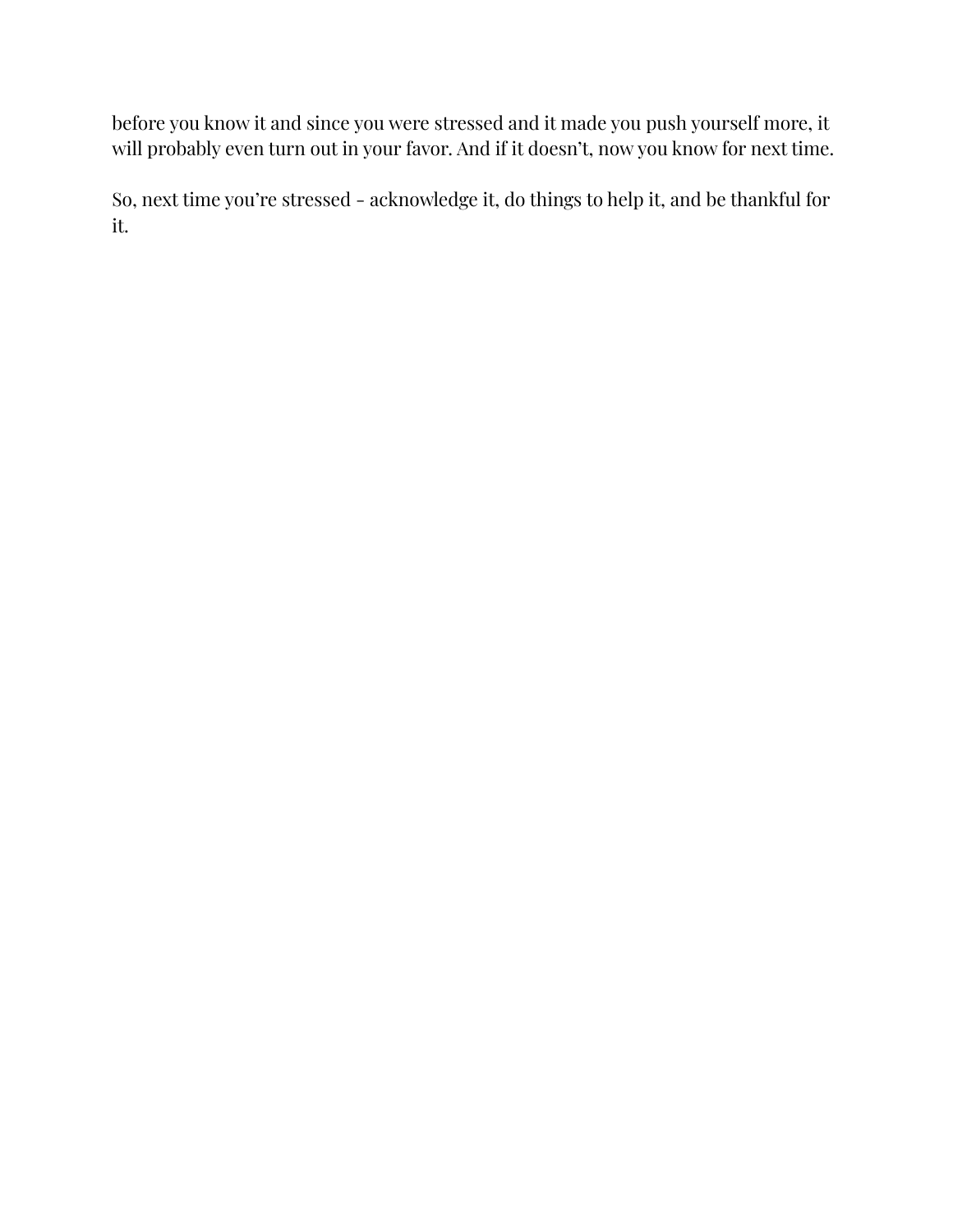Women's Activists You Should Know



Human rights are a simple, yet controversial topic, and have been for centuries. What should we be allowed to do? Should gender play a factor? Luckily for those of us living in America and other leading countries, equality has been reached in various areas when it comes to rights (although, check out our other blog on women's rights to see where we still need some work). But, while many of us may take our human rights for granted, we should take a moment to stop and think about those who paved the way for us to live the lives we live - specifically, 3 women's activists who have changed the game for females across the globe.

Edna Adan Ismail, a Somalian nurse fought against all odds to provide healthcare education and speak out against female genitle mutilation (unfpa, 2017). "She was one of the first women in Somalia to become a nurse and midwife, to obtain a driver's license and to gain a leadership position in the health system" (unfpa, 2017). In her country, she witnessed harsh gender discrimination against women, and Somalia has one of the highest numbers of maternal deaths in the world (unfpa, 2017). This spurred her to open a maternal and teaching hospital to fight against these numbers, and to educate people on women's health (unfpa, 2017).

In addition, she even began a university to spread education further. This drive and determination lead her to receive the French Legion of Honour. She has paved the way for not only women's health, but women's education as well.